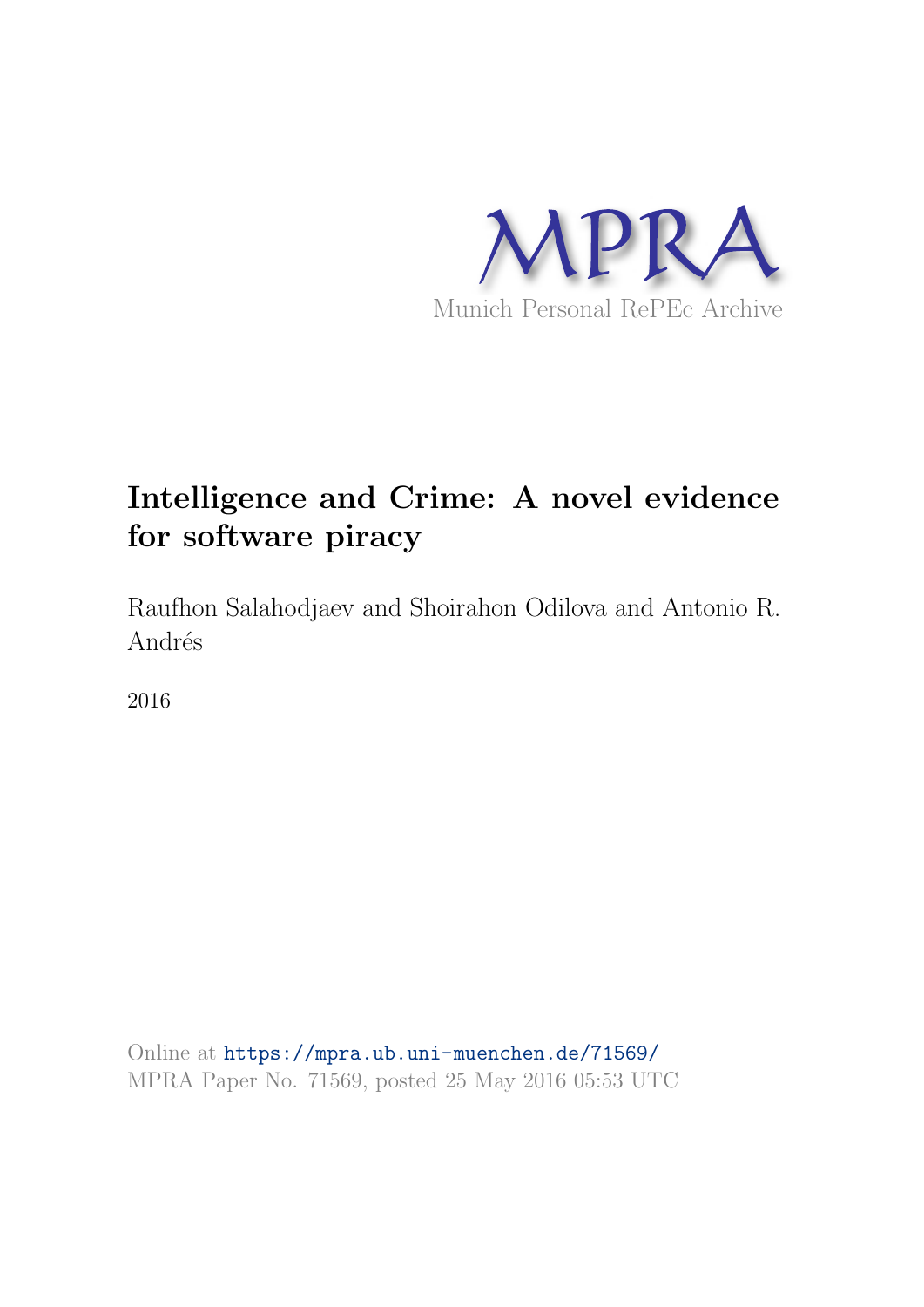## Intelligence and Crime: A novel evidence for software piracy

Shoirahon Odilova

Department of Business & Management,

Donghua University, Shanhai, China

Email: shoiraodilova@yahoo.com

Antonio Rodríguez Andrés

Universidad del Norte

School of Business

Km 5 via a Puerto Colombia, Barranquilla, Colombia

Email: antoniorodriguez@uninorte.edu.co

Raufhon Salahodjaev Department of Economics University of South Florida, USA Email: salahodjaev@gmail.com

Abstract: The aim of this paper is to test the hypothesis that software piracy rats are lower in more intelligent nations. Thus, we econometrically estimate the effect of national IQ on software piracy rates, using data for 102 nations for the year 2011. Our findings offer strong support for the assertion that intelligence is inversely related to the software piracy rates. After controlling for the potential effect of outlier nations in the sample, software piracy rate declines by about 5.3 percentage points if national IQ increases by 10 points.

Keywords: software piracy; IQ; intelligence; cross-country; institutions; copyright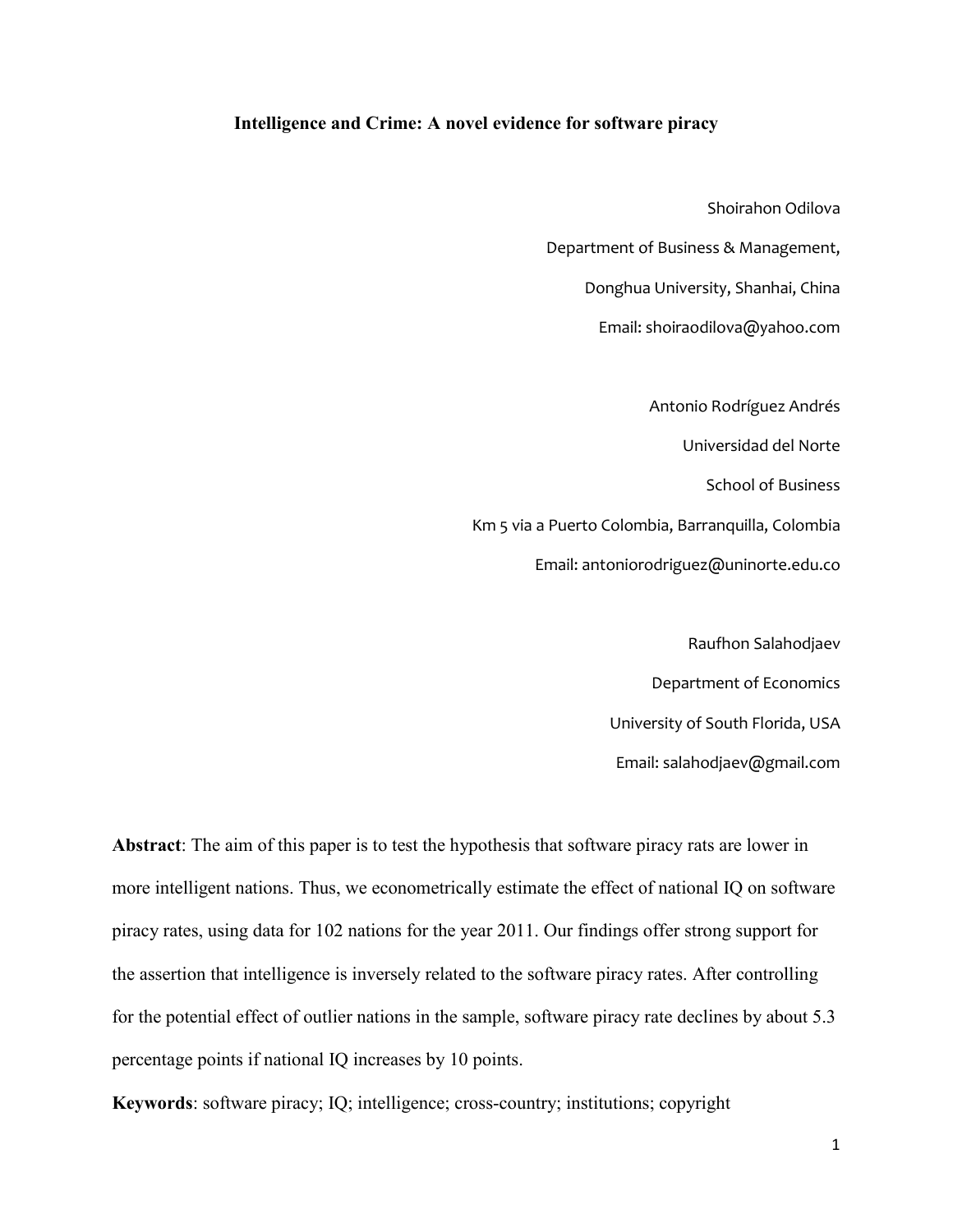## 1. Introduction

From a legal point of view, the intellectual property rights cover three distinct sets of rights: trademark, patents, and copyright (Besen & Raskind, 1991). Copyright refers to types of commodity information/intellectual property goods, having certain features. Information goods have two important public goods characteristics. First, their consumption is inherently non-rival. That is the use that one person makes of a piece of information does not decrease the possibility of use by others. Second, information and intellectual property goods may be non-excludable in the sense that the producer of the intellectual property goods is often unable to exclude nonpayers from consuming goods without due authorization (Varian, 1998). Intellectual property law responds to this problem by giving producers certain exclusive rights that exclude nonpayers from certain uses of their intellectual property goods. Although, assigning IPRs is not the only way to deal with exclusion (for instance, bundling). IPRs law recognizes that no exclusion would create poor incentives for the creation of IP goods. But at the same time, permanent intellectual property rights would lead to the standard deadweight loss of a monopoly. Thus, an adequate IP system must ensure a fair balance between these two conflicting objectives.

As regards intellectual property protection, one serious concern for copyright holders is piracy; that is, the unauthorized use of copyrighted goods. When a legal copyright exists, those who wish to gain access to the original copyrighted work must pay the copyright holder the access price. If an individual obtains access without paying a price, that person is said to have incurred an act of piracy. Even though piracy occurs for all types of intellectual property and can take many forms depending on the access type and intellectual property mechanism (Watt, 2001), one of the most worrying areas nowadays is certainly the piracy of business software applications. Business software piracy has been related to economic growth (Andrés & Goel,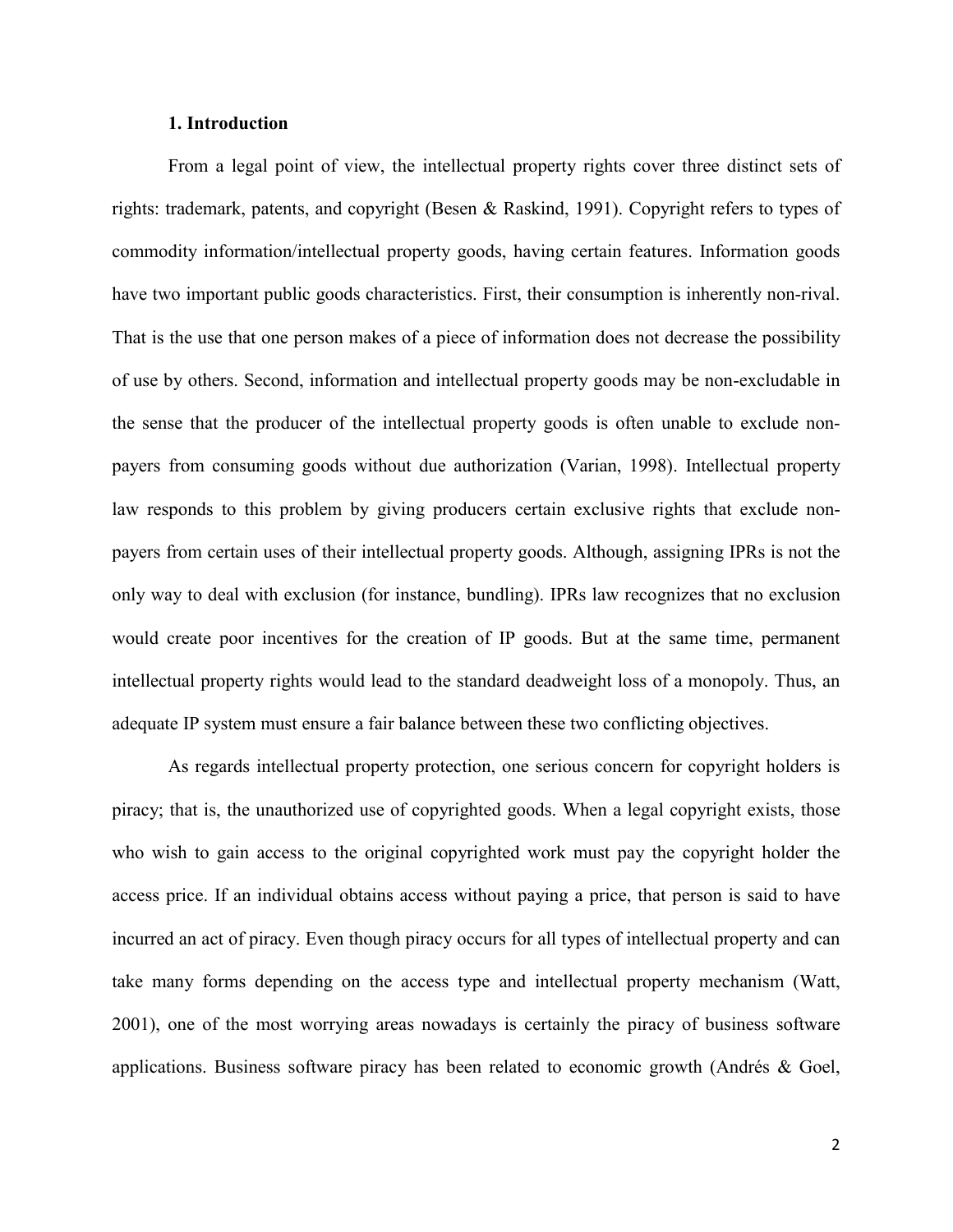2012), shadow economy (Goel and Nelson, 2012) scientific output (Asongu, 2014), innovation (Banerjee & Chatterjee, 2010), and industry profits (Gomes et al., 2013). It has been calculated that for each authentic copy distributed there are up to 10 illicit copies downloaded from internet or copied from friends or members of family (Reavis & Rumelt, 1991). According to BSA (2011 p. 1) "[t]he global piracy rate for PC software hovers at 42 percent [and] [t]he commercial value of this shadow market of pirated software climbed ... to \$63.4 billion in 2011".

Consequently, investigating the determinants and effects of software piracy has been paramount object of empirical studies over the last decade (see e.g. Andrés. 2006a,b; Goel & Nelson, 2012; Bezmen et al., 2006; Chen et al., 2010; Arai, 2011; Boyce, 2011)<sup>1</sup>. By and large, related studies show that economic development, institutional arrangements, political regimes and cultural proxies are determinants of 'softlifting' behavior on a cross-country level. Our research offers a quite different avenue in understanding the cross-national variations in software piracy rates. We depart from a celebrated article by Lynn & Vanhanen (2002 p. 194) who claim that "national [intelligence levels] are a causal factor responsible for the differences in economic development". Based on conclusions formulated by Lynn & Vanhanen (2002) we conjecture that intelligence may be important antecedent of software piracy through which it has impact on economic growth and innovation. Notably, we presume that there are a number of channels through which intelligence is related to software piracy, the first of which is economic development. Related literature reports that economic development is one of the most robust predictors of software piracy rates. Economic wealth, proxied by GDP per capita, is statistically significantly and negatively associated with cross-national piracy rates (e.g., Andrés, 2006b; Andrés & Goel, 2012; Bagchi et al., 2006; Robertson et al., 2008). On the other hand, in their celebrated articles devoted to the understanding of intelligence Lynn & Vanhanen (2002, 2006)

**.** 

<sup>1</sup>see e.g. Gomes et al. (2015) for an excellent survey on empirical literature which explains software piracy.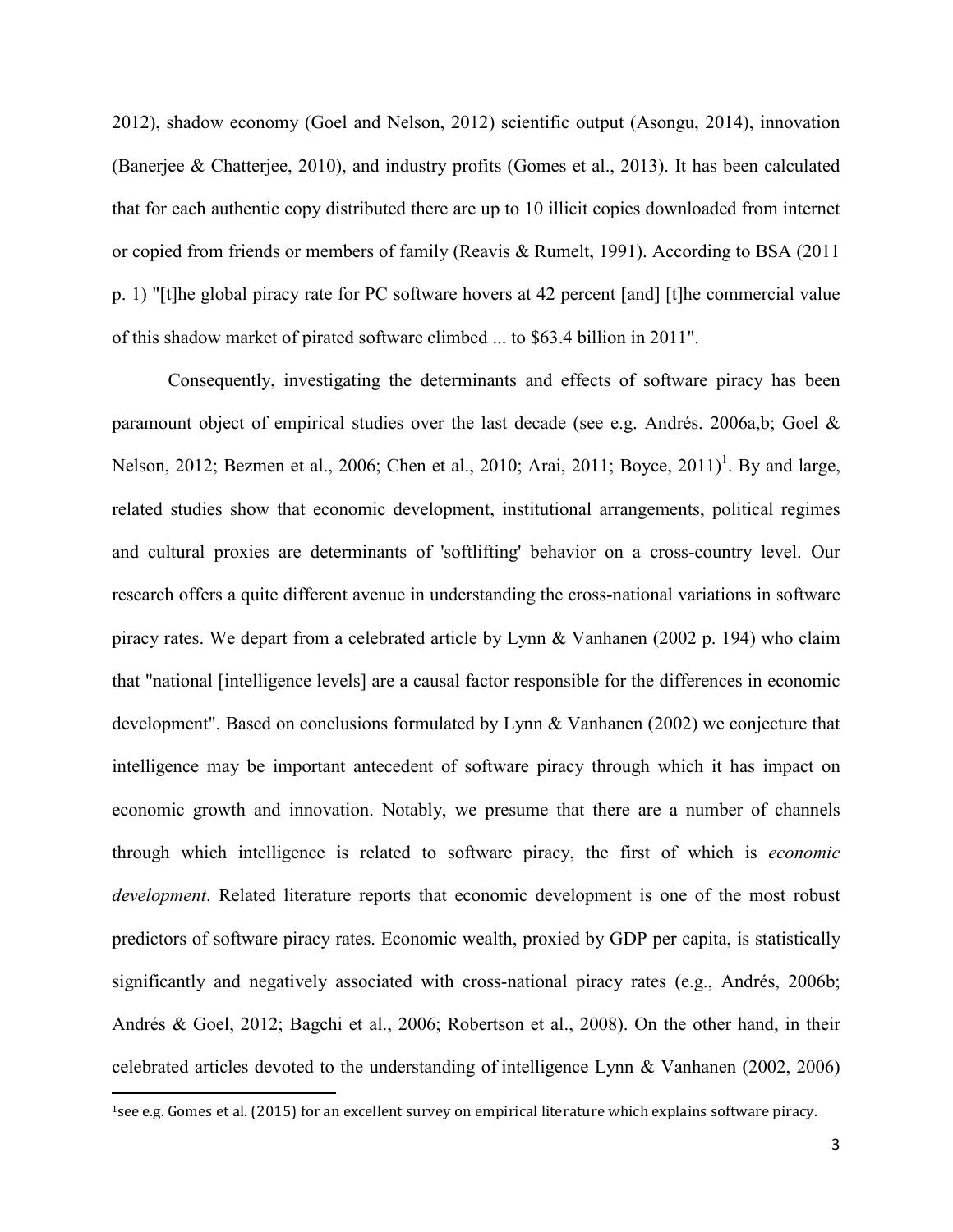suggest national IQ as an explanation for cross nations variations in per-person gross domestic product (GDP) and other country-level economic outcomes. Similarly, Ram (2007), using data for 98 nations, reports that IQ has statistically significant effect on economic growth. As cognitive abilities have positive effect on economic development, we may conjecture that intelligence will be inversely related to software piracy rates. More recently, Meisenberg (2012) p. 103 concludes that "high IQ is associated not only with high per-capita GDP ... but also with more equal income distribution".

Another potential impact of intelligence on software piracy rates is quality of institutions. Whereas weak institutions and poor policies lead to greater 'soflifting' (Kovačić, 2007; Andrés, 2006a, there is confirmation that strong and stable institutions, competent enforcement authorities and anxiety of prosecution reduces the likelihood of infringement (Marron & Steel, 2000; Lysonski & Durvasula, 2008). Indeed, Kanyama (2014), using data on 164 nations for the years 2006 - 2010, finds that intelligence has positive impact on quality of institutions. Similarly, Salahodjaev (2015a), using Barro type growth regressions, shows that the effect democracy on economic growth is mediated by intelligence. In particular, intelligence reduces the negative association between democracy and economic growth in weak democratic economies. On the microeconomic level high IQ (educated) individuals have higher levels of political participation (e.g. Milligan et al., 2004). This is especially important because securing intellectual property rights in the digital era demands intellectual skills and competence as involved government authorities need to recognize the perceptions and rules balancing the rights of individual agents and of general users.

We may then conjecture that intelligence has negative effect on software piracy as high IQ individuals are more competent (Luciano et al., 2006; Soto-Calvo et al., 2015). For example,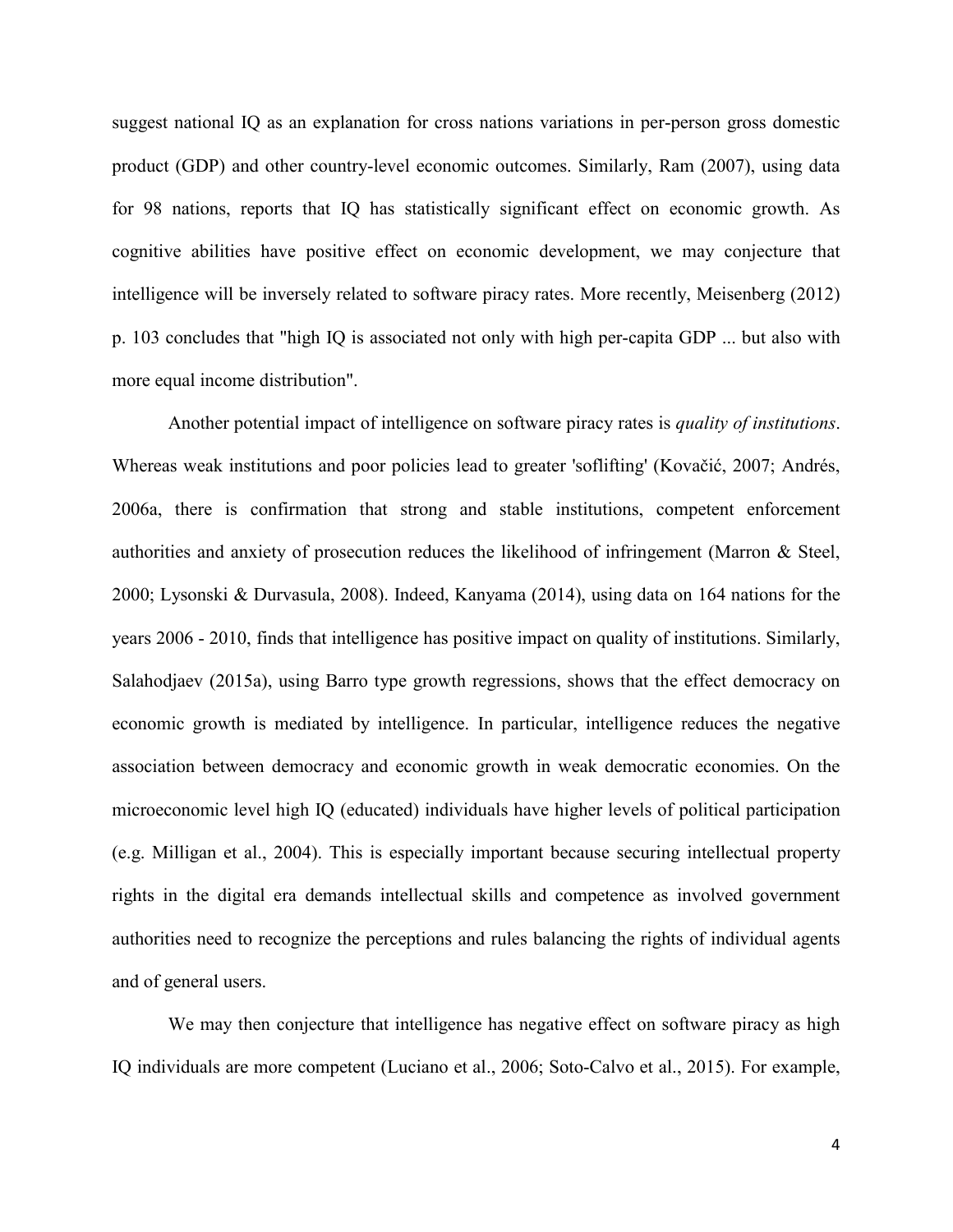Sub (1996) finds that intelligence is among predictors problem solving competences. Similarly, Rigas et al. (2002) report positive correlations between IQ and problem-solving experiment  $(r=0.43$  for Kühlhaus scenario;  $r=0.34$  for NEWFIRE scenario).

Finally, software piracy is also symbolized by criminal endeavor, a behavior that has also been related to intelligence. For instance, Templer & Rushton (2011) report a negative correlation between IQ and different measures of crime (murder, rape, robbery and assault) in the USA. Earlier Rushton & Templer (2009 p. 345) conclude that "[c]ross-national differences in rate of violent crime (murder, rape, and serious assault) were significantly correlated with a country's IQ scores (mean  $r = 0.25$ , such that the higher the IQ, the lower the rate of crime)". Bartels et al. (2010) tested the hypothesis that violent and property crimes rate are lower in states with higher IQ scores using data for the years 2005-2006. They showed that National Assessment of Educational Progress (NAEP) reading and math standardized test scores a proxy for calculating IQ estimates has significant and negative effect on crime rates in the USA. Salahodjaev (2015b) provides evidence on the impact of intelligence on the size of shadow economy. The author applies OLS method and an instrumental variable (IV) 2SLS regression technique. The estimates show that the negative effect of intelligence remains robust when controlled for conventional determinants of an underground economy. In addition, intelligence predicts the likelihood of involvement in criminal activities (Herrnstein & Murray, 1994) instrumental to reduce the software piracy rates.

This article starts from the following hypothesis:

Does any association exist between IQ and software piracy rate at a national level?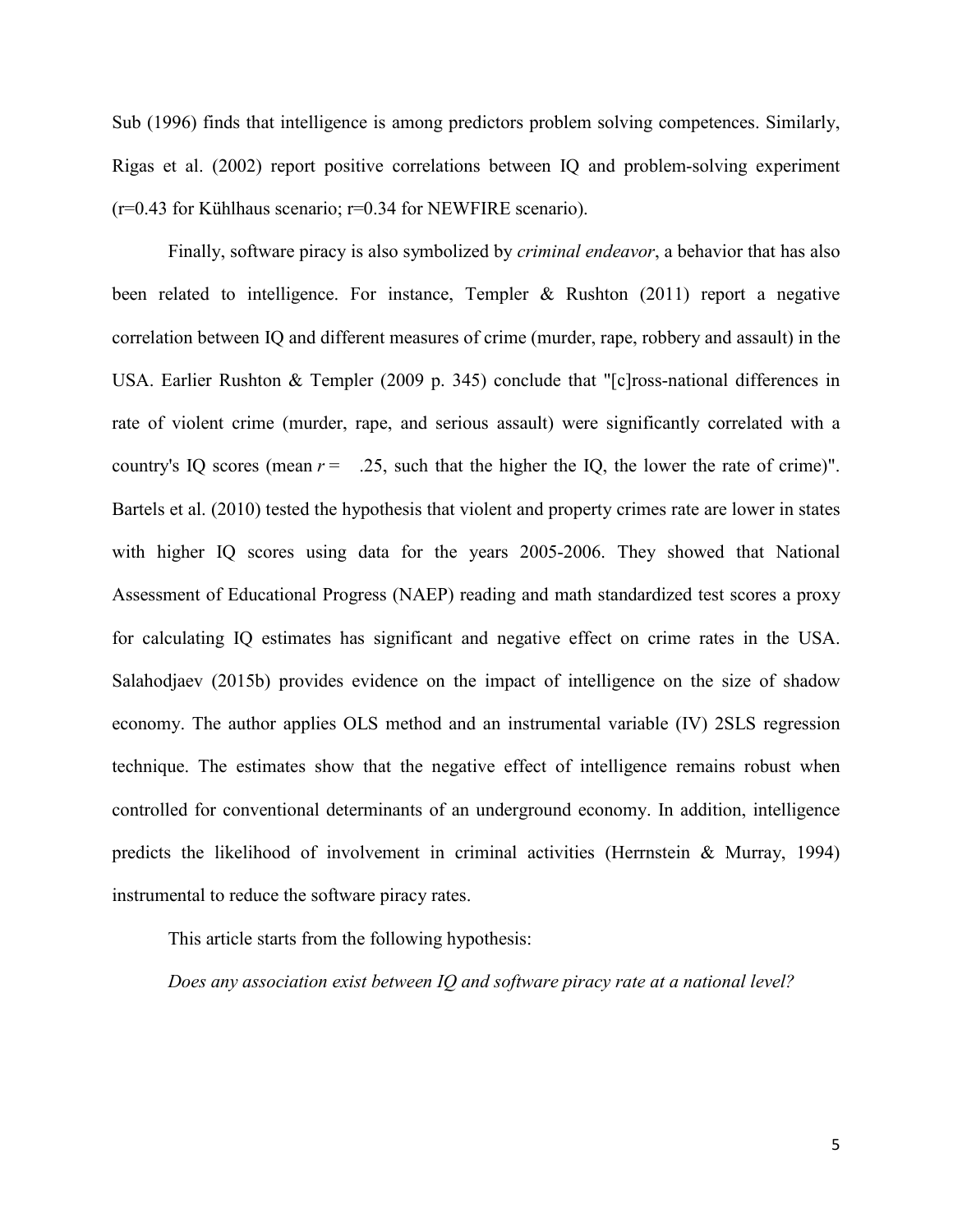## 2. Data and methods

#### Dependent variable

The data on software piracy rate is obtained from BSA (2012). It measures the percentage of software that is being used illegally, without the purchase of a license. This variable ranges from 0 % (no piracy) to 100 % (i.e. all software installed is pirated). The BSA measures the piracy of commercial software. These estimates are one of the most reliable ones and have been used largely in empirical papers (for instance Andrés, 2006a,b; Andrés & Goel, 2012; Goel & Nelson, 2012; Gomes et al., 2013a; Banerjee et al., 2005; and Andrés & Asongu, 2013)<sup>2</sup>. In the current paper, we focus on end-user piracy where consumers will use the software at home, and software is not sold to the others (commercial piracy).The underlying method for estimating the piracy rate and commercial value of unlicensed software in a nation is as follows: the amount of PC software distributed subtracted from the amount of software legally obtained. Once the amount of unlicensed software is known, the PC software piracy rate is estimated as a share of total software installed for 108 nations.

#### Independent variable

The key independent variable is average national intelligence, measured by national IQ scores. We draw the cross-national dataset on national IQs from Lynn & Vanhanen (2012). The authors update a previous edition of national IQ data by Lynn & Vanhanen (2002). Their latest dataset contains intelligence quotient scores for 190 counties and has been extensively used in related literature over the past decade (Lynn, 2012; Daniele, 2013; Salahodjaev & Azam, 2015;

<sup>&</sup>lt;sup>2</sup> See Traphagan and Griffith (1998) and Png (2010) for a discussion on the reliability of piracy data.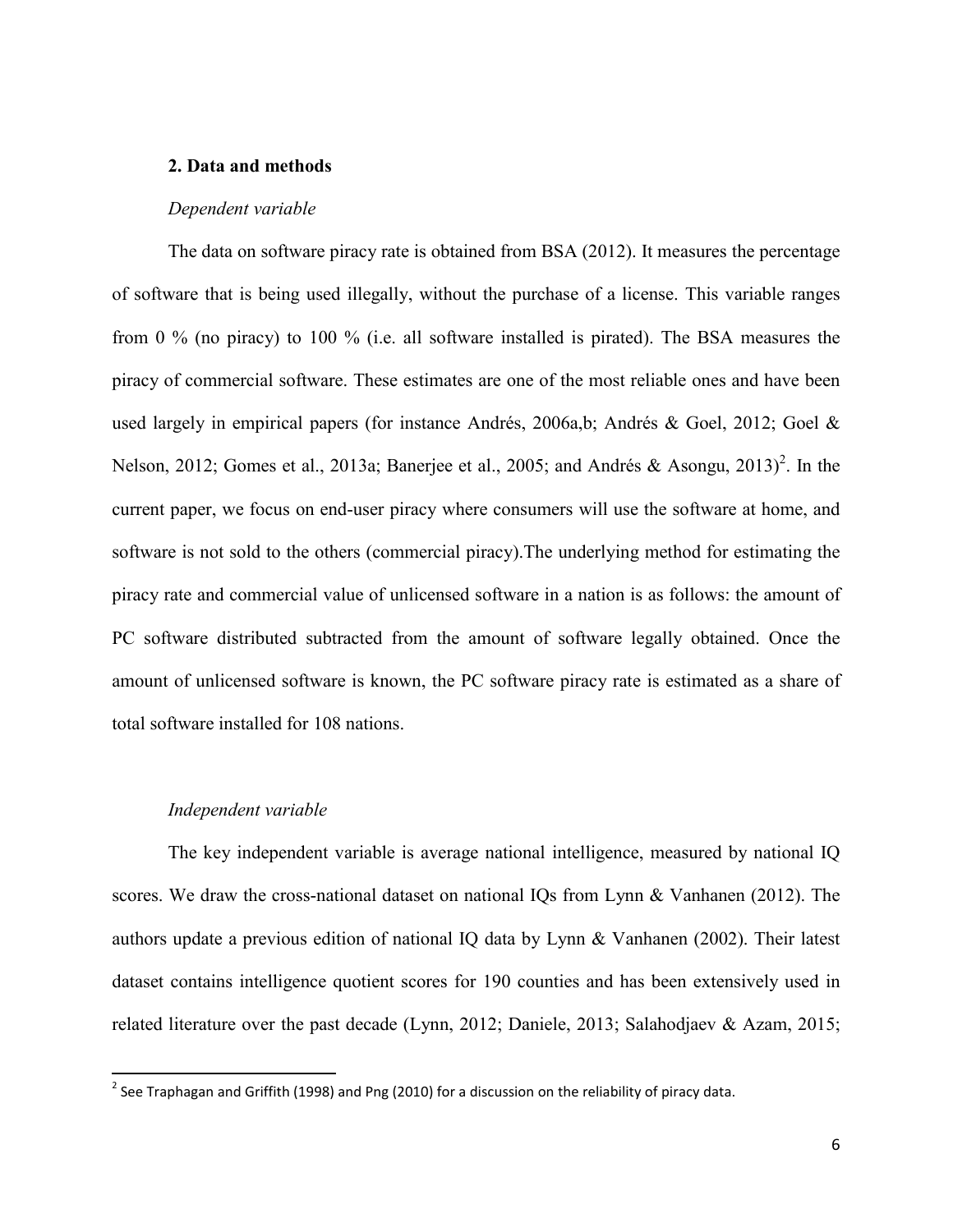Obydenkova & Salahodjaev, 2016; Salahodjaev, 2016). Hereafter, after elimination potentially missing observations for the piracy rate, IQ scores extend from 64 in Cameroon to 107.1 in Singapore.

## Control variables

First we control for GDP per capita. Cross-national studies report that software piracy rates are inversely related to the level of economic development (Andrés, 2006b; Bagchi et al., 2017; Kigerl, 2013).

Related studies document that nations with lower economic opportunities and more inequality are associated with greater levels of software infringement (Andres, 2006a; Chen et al., 2010). We use index of economic freedom (EFI) from Heritage Foundation as a proxy for economic freedom and opportunity. The EFI covers 10 freedoms - from property rights to entrepreneurship in majority nations of the world. Furthermore, software piracy rates are lower in nations with British civil law. Indeed, nations with British common law recognize the significance of intellectual property rights. Thus, we use binary variable for nations with British common law.

To investigate the impact of political regimes on software piracy rate we use democratic index from Freedom House. The democracy index is estimated as the average of civil liberties and political rights. Finally, to investigate the role of corruption in software piracy we use Corruption perceptions index (CPI) from Transparency International. Table 1 presents descriptive statistics.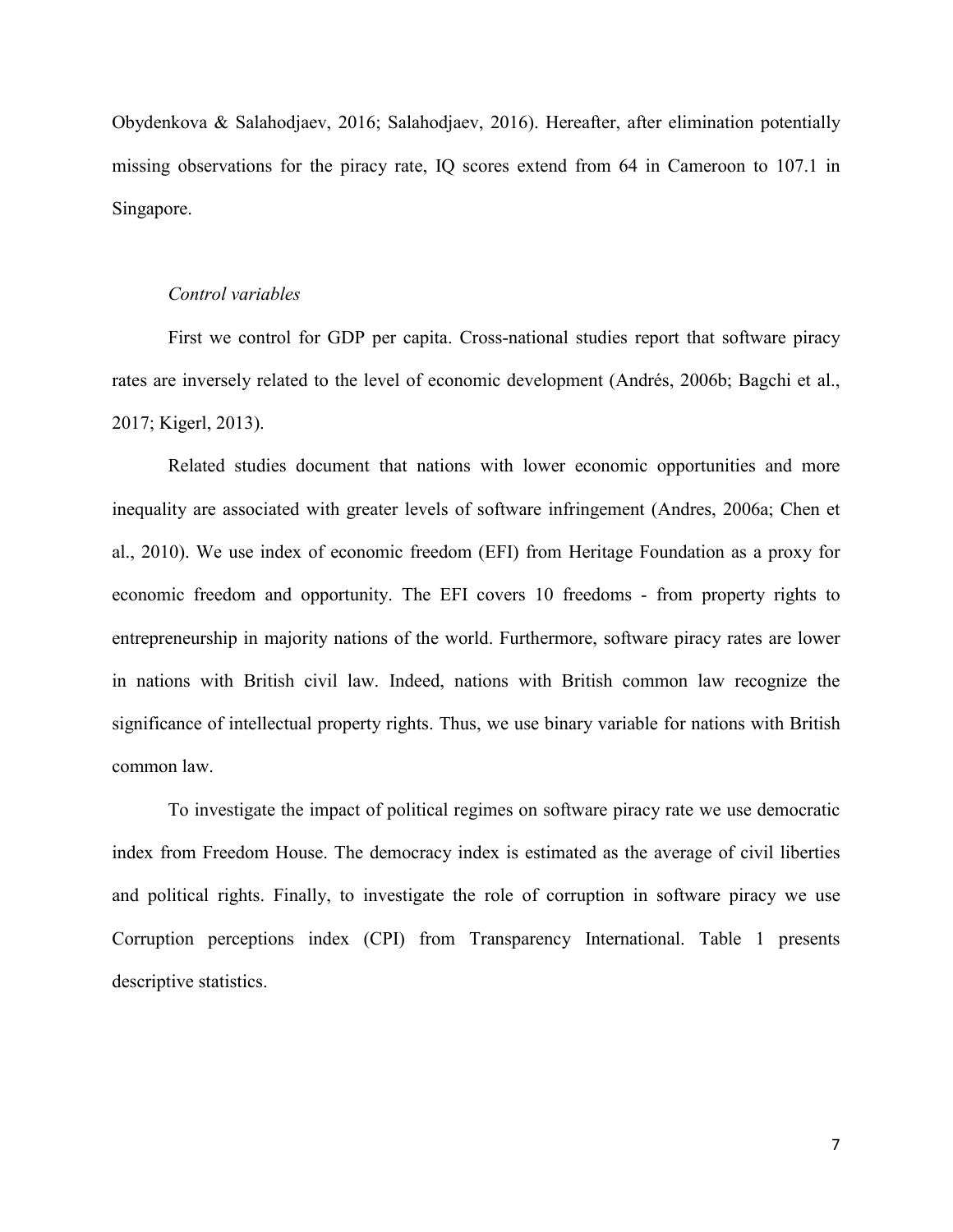## Methodology

Based on this work and the discussions above, the software piracy rate is estimated by the following econometric model:

 $SP_i = \alpha + \beta IQ_i + X' \lambda + \varepsilon_i$ 

where SP is the software piracy rate in country  $i$  in 2011,  $IQ$  is the measure of intelligence, X is the vector of control variables, and  $\varepsilon$  is a random error term. Summary statistics and the correlation matrix are presented in Tables 1 and 2 accordingly.

## Table 1.

Summary statistics

| Variable             | <b>Description</b>                                           | Mean  | Std. Dev. |
|----------------------|--------------------------------------------------------------|-------|-----------|
| Piracy               | Software piracy rate $(\% )$                                 | 58.92 | 21.52     |
| IQ                   | Nation IQ score                                              | 84.10 | 10.85     |
| Economic Development | GDP per capita, PPP '000 \$                                  | 10.65 | 15.82     |
| <b>EFI</b>           | Economic Freedom Index                                       | 59.75 | 11.78     |
| British civil law    | Dichotomous variable for countries with<br>British civil law | 0.34  | 0.47      |
| Democracy            | Average of civil rights and political liberties              | 3.67  | 1.97      |
| <b>CPI</b>           | <b>Corruption Perceptions Index</b>                          | 4.02  | 2.10      |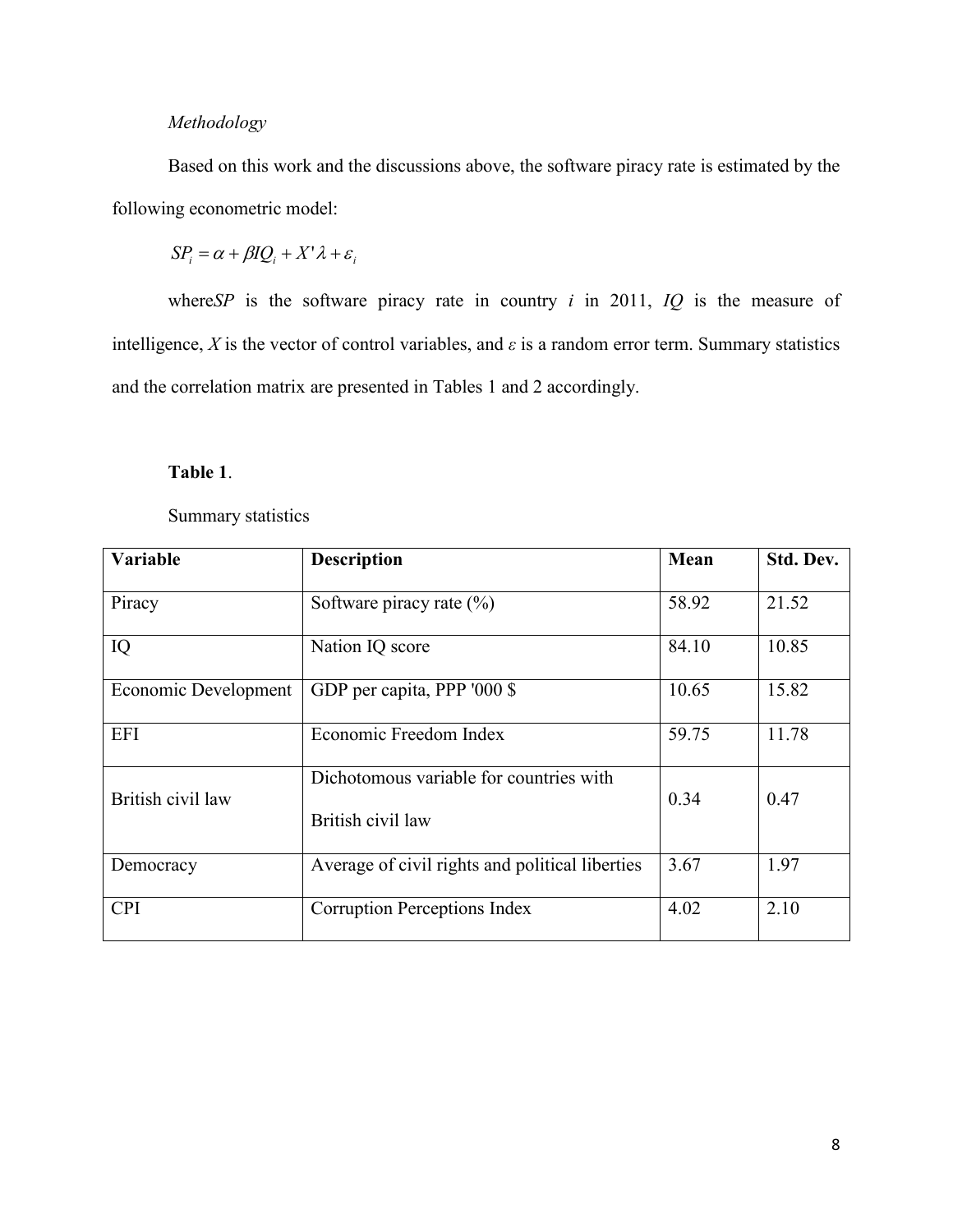



Source: Lynn &Vanhanen (2012); BSA (2012)

# Table 2.

Correlation matrix

|                      |           | $\mathbf{I}$ | III    | IV     | $\rm _V$  | VI     |
|----------------------|-----------|--------------|--------|--------|-----------|--------|
| Piracy               | 1.0000    |              |        |        |           |        |
| Intelligence         | $-0.6566$ | 1.0000       |        |        |           |        |
| Economic development | $-0.7813$ | 0.5383       | 1.0000 |        |           |        |
| <b>EFI</b>           | $-0.7305$ | 0.4955       | 0.5729 | 1.0000 |           |        |
| British civil law    | $-0.1094$ | $-0.1694$    | 0.0106 | 0.1283 | 1.0000    |        |
| Democracy            | $-0.6346$ | 0.5092       | 0.4552 | 0.5521 | $-0.0807$ | 1.0000 |
| <b>CPI</b>           | $-0.8604$ | 0.6299       | 0.8269 | 0.7715 | 0.1406    | 0.5931 |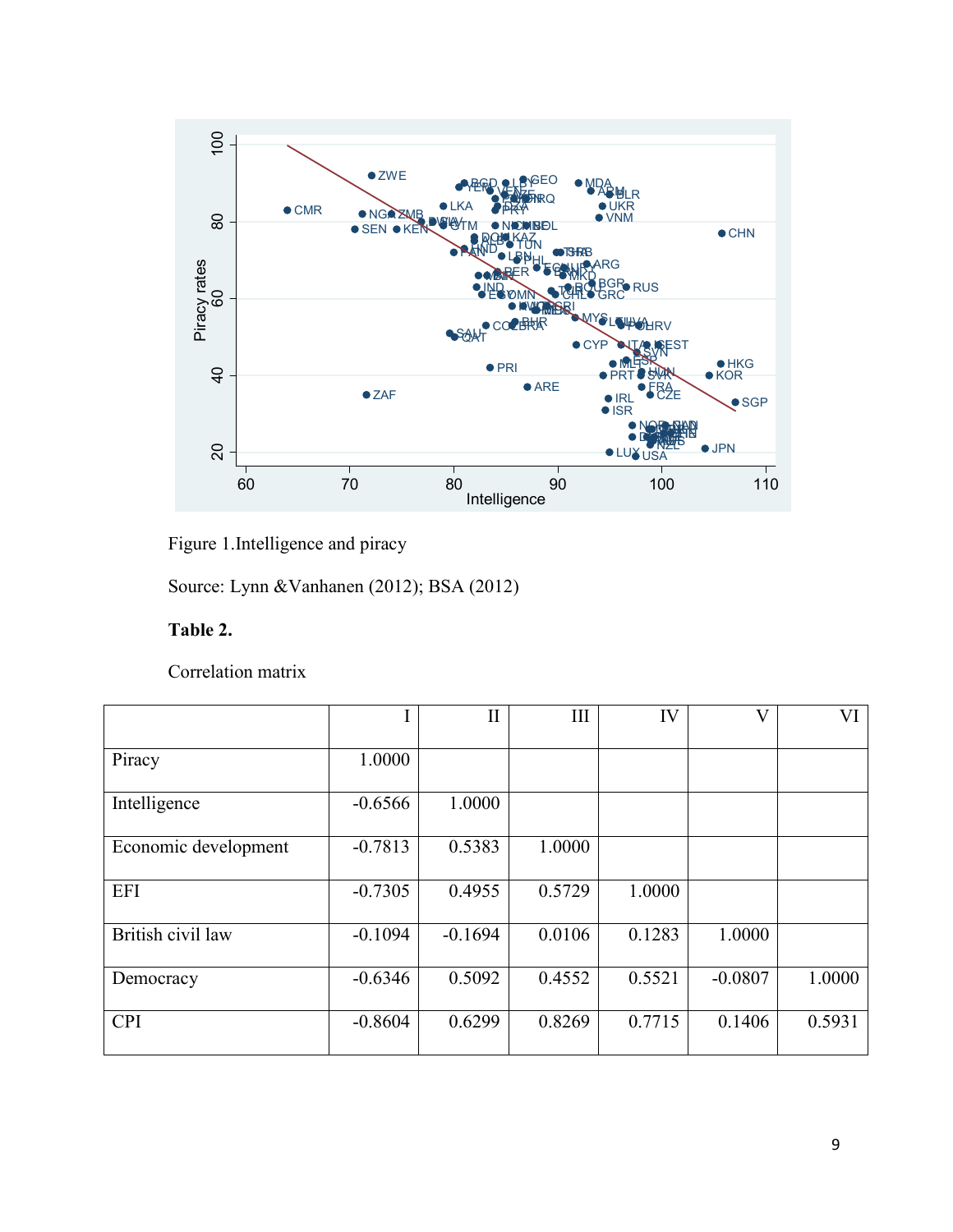## 3. Main results

The main econometric results are presented in Table 3. All estimations were conducted by using STATA. The fit of all the estimated equations is decent, as shown by the corresponding statistics in Table 3.  $\mathbb{R}^2$  is better than or equal to 0.75 in all regression models.Column 1 displays the coefficients from estimating equation (1), where only GDP per capita is added as independent variable. As conjectured, both intelligence and economic development are significantly and negatively linked to software piracy rates. Piracy is lower in more prosperous nations. Consumers might view pirated software as an inferior good.This finding is consisted with other cross sectional studies (Banerjee et al., 2005; Goel and Nelson, 2012; Andrés and Goel, 2012). A 10 points increase in IQ is associated with an 7.9 percentage point reduction in software piracy, while a one standard deviation increase in economic development reduces software piracy by 11.83 percentage points (approximately half of a standard deviation).

In column 2, legal antecedents of software piracy are incorporated into regression. The first of these institutional proxies is EFI, while the remaining two are democracy index and a dichotomous variable for British civil law nations. The estimates show that these three variables are statistically significant, demonstrating a negative association with software piracy. Intelligence is negative and statistically significant at the 1% level.

Finally, in column 3,we add the corruption perceptions index (CPI). In corrupt countries bureaucrat may act in a deceptive way and involve in bribery with infringing economic agents. Indeed, related literature supplies evidencethatnations with rampant levels of bribery encounter problems in tracking and punishing piracy (Robertson et al., 2008). Our estimates show that software piracy is higher in more corrupt nations or piracy increases with corruption. This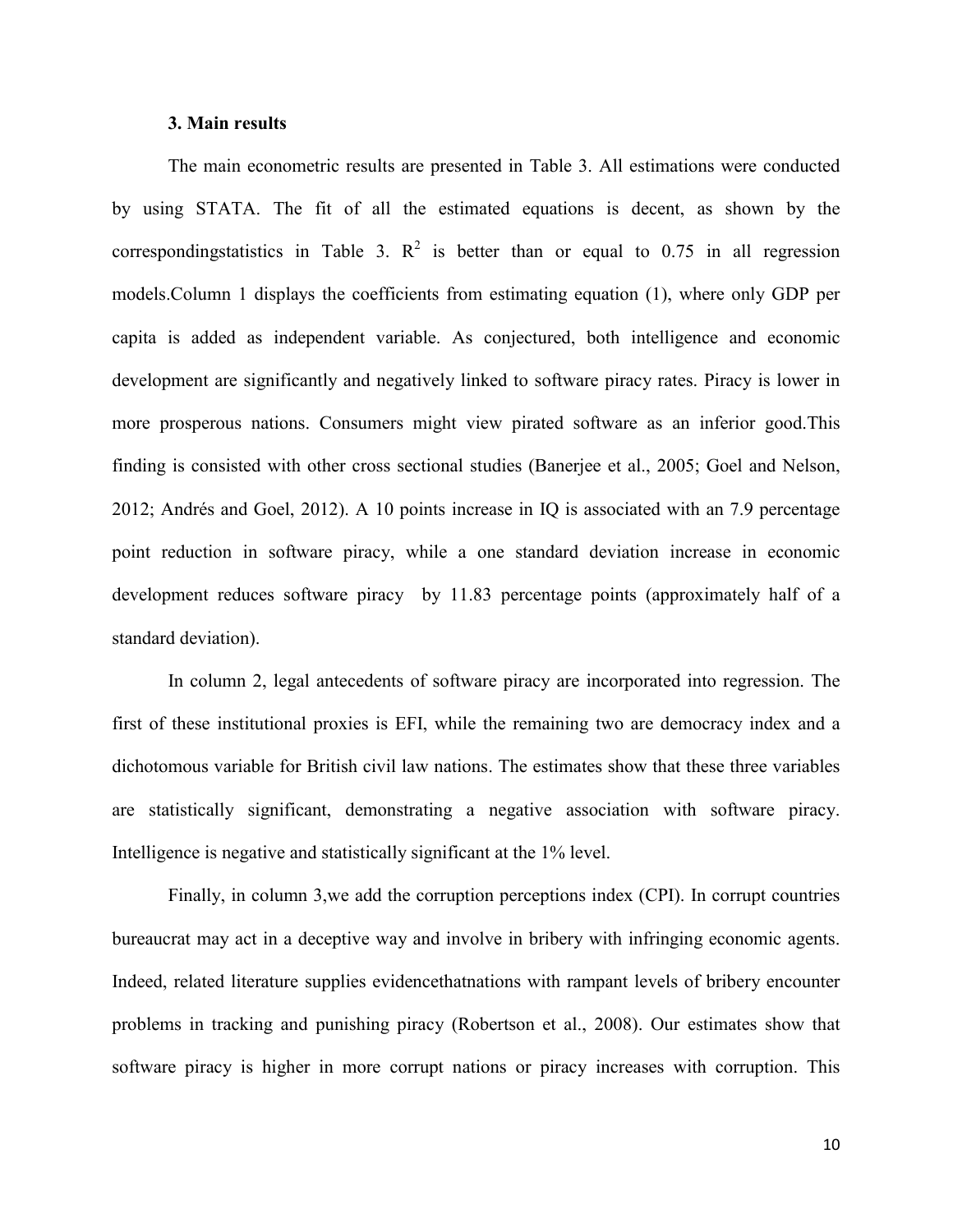implies that pirates perceive the presence of corruption to lower the expected costs of punishment, while at the same time increasing its potential returns.. These results are in line with previous empirical studies (Banerjee et al., 2005; Andrés and Goel, 2011). Intelligence preserves its negative association, albeit at a 5% level of statistical significance. Thus, the estimates in Table 3 suggest that intelligence is significantly linked to software piracy at the cross-national sample.

## Table 3.

IQ and software piracy rates: OLS regressions

|                      | (1)          | (2)          | (3)           |
|----------------------|--------------|--------------|---------------|
| IQ                   | $-0.7905***$ | $-0.5574***$ | $-0.4495**$   |
|                      | (0.2180)     | (0.1701)     | (0.1862)      |
| Economic development | $-0.7481***$ | $-0.5208***$ | $-0.3602$ *** |
|                      | (0.1049)     | (0.0752)     | (0.1031)      |
| <b>EFI</b>           |              | $-0.5236***$ | $-0.3443**$   |
|                      |              | (0.1369)     | (0.1386)      |
| Democracy            |              | $-2.3708***$ | $-2.0162**$   |
|                      |              | (0.8076)     | (0.7774)      |
| British civil law    |              | $-6.4710**$  | $-4.7166*$    |
|                      |              | (2.7382)     | (2.6401)      |
| <b>CPI</b>           |              |              | $-2.5441**$   |
|                      |              |              | (1.1709)      |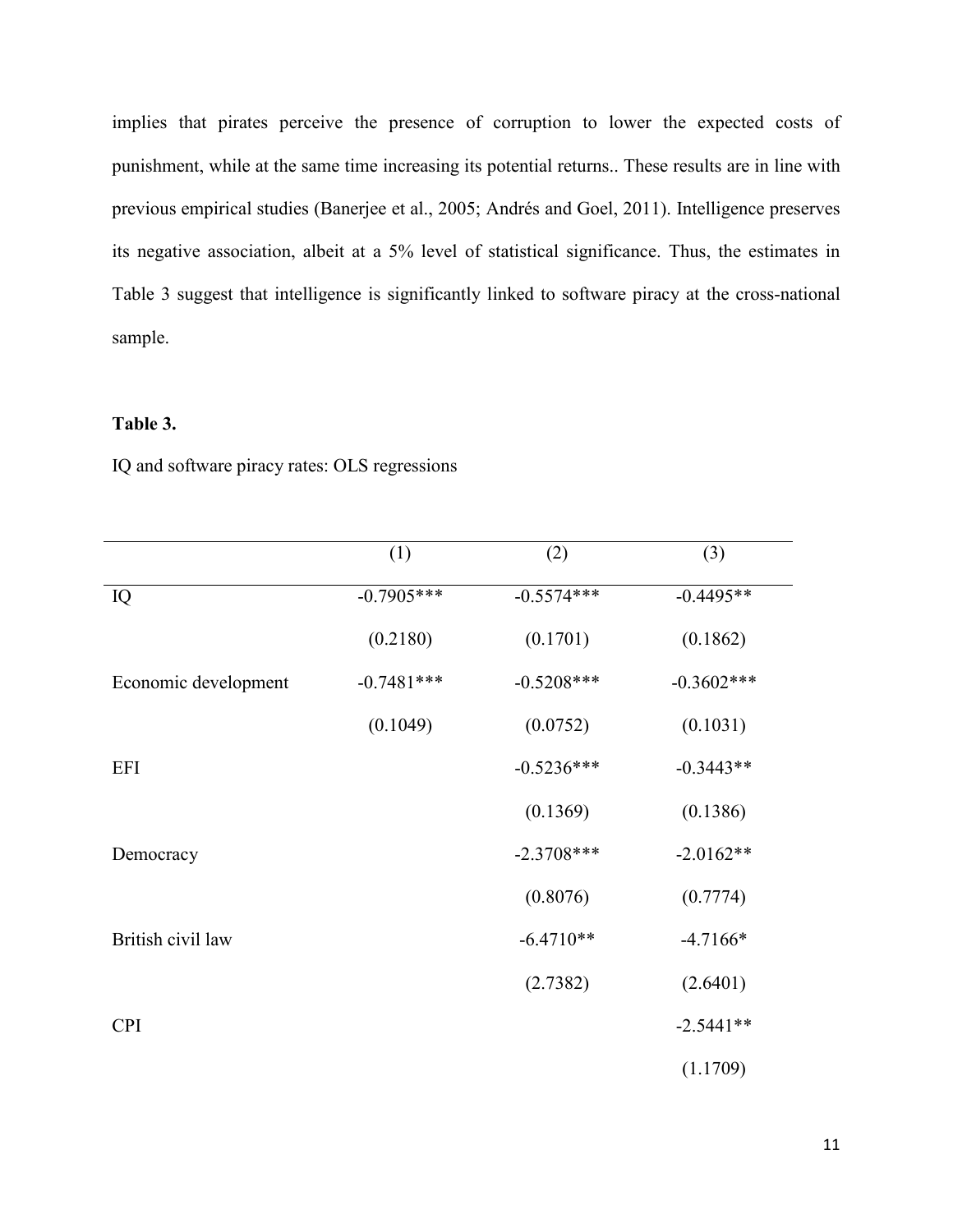| Constant       | 140.8315*** | $161.0631***$ | 147.6109*** |
|----------------|-------------|---------------|-------------|
|                | (18.4680)   | (14.6373)     | (15.7226)   |
| $\overline{N}$ | 107         | 102           | 102         |
| adj. $R^2$     | 0.6734      | 0.7920        | 0.8007      |

Note: Clustered standard errors in parentheses; \*  $p<0.1$ , \*\*  $p<0.05$ , \*\*\*  $p<0.01$ 

#### 4. Robustness tests

First the reader may argue that OLS regression does not sufficiently address the endogeneity of intelligence to software piracy, and therefore, does not definitely determine a causal effect. To control for potential endogeneity and a simultaneity that may be also caused by unobserved variable correlated with IQ and software piracy, we estimate our econometric model using two-stage least squares (2SLS) regression, where intelligence is taken to be endogenous. In line with related studies, we use per capita energy consumption and continental dummies - which are highly correlated with national IQ scores, and use these instruments to explore the impact of intelligence on software piracy. Empirical studies show that these instruments are correlated with IQ but not with the errors of regression (Salahodjaev, 2015b; Kanyama, 2014). The results reported in Table 4 suggest that intelligence is negatively linked with software piracy even when we address the endogeneity problem. A 10 points increase in instrumented intelligence is now associated with 6.2 point percentage point reduction in software piracy.

The adjusted R-squared, an indicator that quantifies how well a model fits the data, goodness-of-fit for the IV analysis from the first stage regression indicates that the instruments explain nearly 72% of the variation in IQ. Moreover, our instruments are statistically significant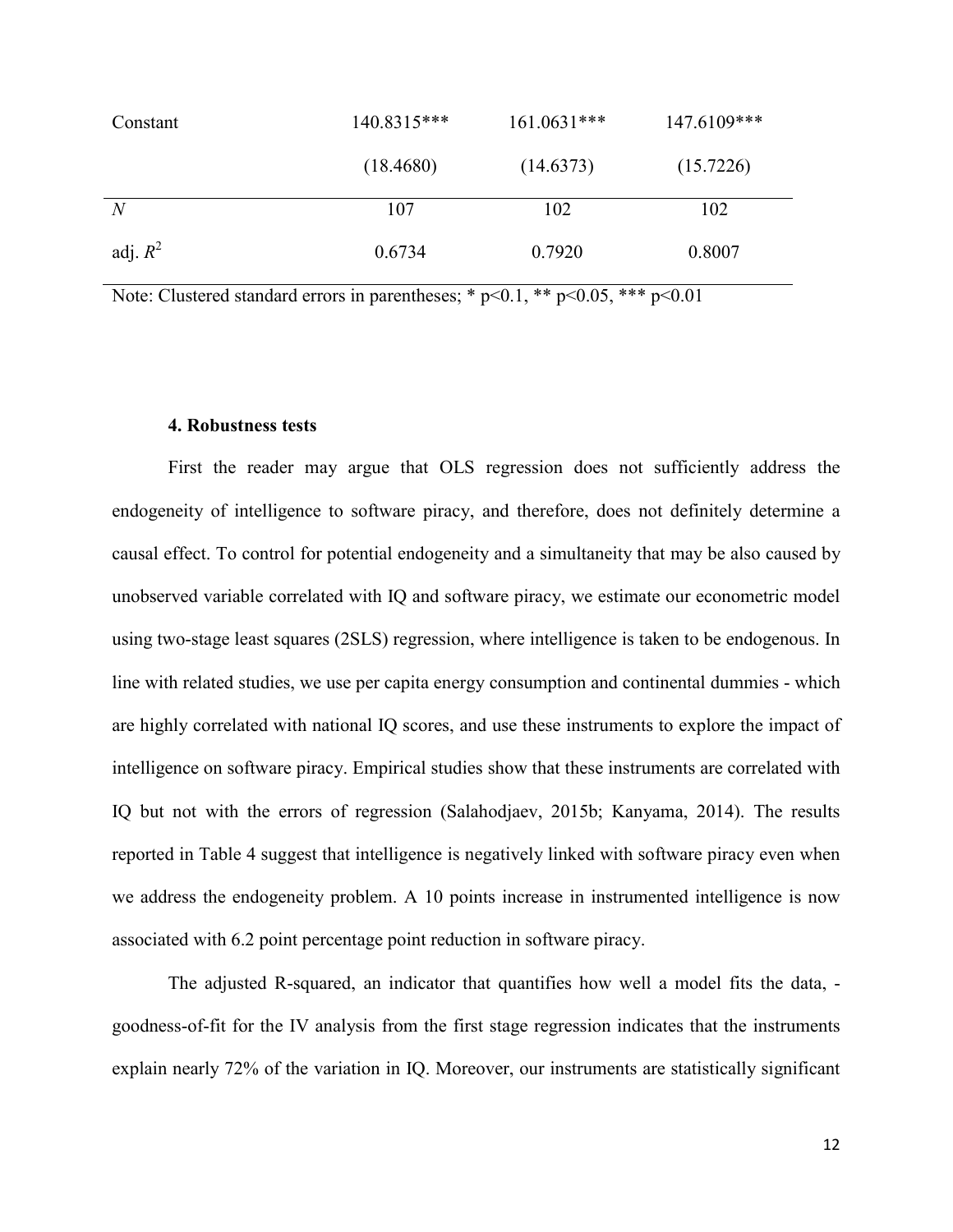at the conventional levels. For example, a one standard deviation increase in per person energy consumption is associated with approximately 2.7point increase in IQ. The usefulness of the instruments is also supported by the first stage "F value" (F=22.90; p=.00)<sup>3</sup>.

On the other hand, outlier and influential data points can have a substantial influence on estimates and inferences from cross-national data (Rodrik, 2012). Indeed, in the mean regression approach the effect of outlier on the estimate rises with the square of its size. For example, Swartz and Welsch (1986, p. 171) note: "OLS and many other commonly used maximum likelihood techniques have an unbounded influence function; any small subset of the [extreme] data can have an arbitrarily large [effect] on their coefficient estimates.". To address this limitation of OLS regression we use robust regression (RR). RR starts by fitting the model, estimating Cook's D and removing any data points for which D>1. Thenceforth RR runs iteratively: it fits a regression, estimates case weights from absolute error terms, and re-estimates the model again using those weights. These iterations end when maximum adjustment in weights falls below tolerance.

The estimates reported in Column 2 suggest that intelligence is negative and statistically significant at the 1% level. The numerical interpretation is that software piracy rate declines by about 5.3 percentage points if national IQ increases by 10 points.

Finally, we tested the robustness of our results to the inclusion of additional control variables.Illegal copying might respond to legal tendencies towards or against protected IPRs. Previous empirical literature suggests that stronger IPRs protection reduces the rates of software piracy (Andrés, 2006b). Indeed, the degree of economic development might be also correlated with judicial and policing maturity, and it is possible to interpret it as a proxy variable for property rights enforcement. For that purpose, we include the IPR enforcement index (IPR)

 $3$  Available from authors upon request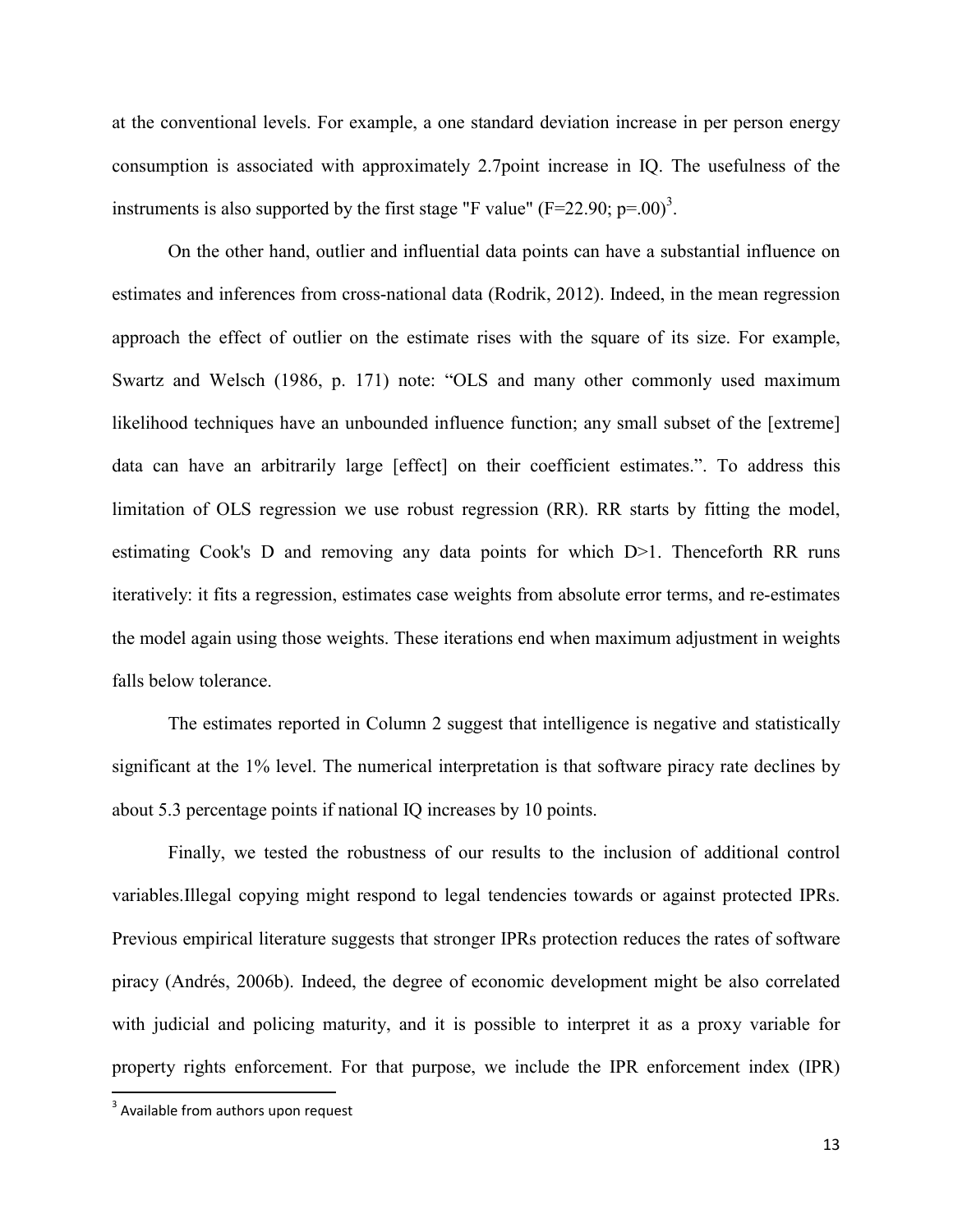collected by the World Economic Forum (WEF) as a measure of the general strength of IPRs protection across countries.This index is built based on answers from local professionals and is bi-annually published in the WEF annual Global Competitiveness Report. Furthermore, this index captures the enforcement component of IPR protection which reacts the current law perspectives and practices on its protection. The survey asked whether, if intellectual property protection in your country is: (1=weak or non-existent, 7=equal to the world's most stringent). Higher values of the index indicate higher levels of IPRs protection. Responses from the experts are tabulated and averaged for each country in question. In addition to this, following Goel and Nelson (2012), we also control fora measure of punishment, the effectiveness (impartiality) of courts (Courts). This cross-country index is expected to capture the potential punishments (costs) for piracy – impartial courts lowers piracy by prosecuting more pirates and dissuading potential pirates.

The results in Column 3 indicate that intelligence remains statistically significant although at a 5% level, and has direct effect on piracy rates even after controlling for a wide specter of institutional antecedents of software piracy. Turning to additional control variables, we find that the results in line with our predictions. In addition, we also document that stronger IPR protection has negative impact on software piracy rates, as one would expect (Andrés, 2006b).

## Table 4

|    | (1)            | (2)          | (3)         |
|----|----------------|--------------|-------------|
|    | <b>IV 2SLS</b> | <b>RREG</b>  | <b>RREG</b> |
| IQ | $-0.6192**$    | $-0.5318***$ | $-0.3571**$ |
|    | (0.2555)       | (0.1504)     | (0.1575)    |

IQ and software piracy rates: robustness test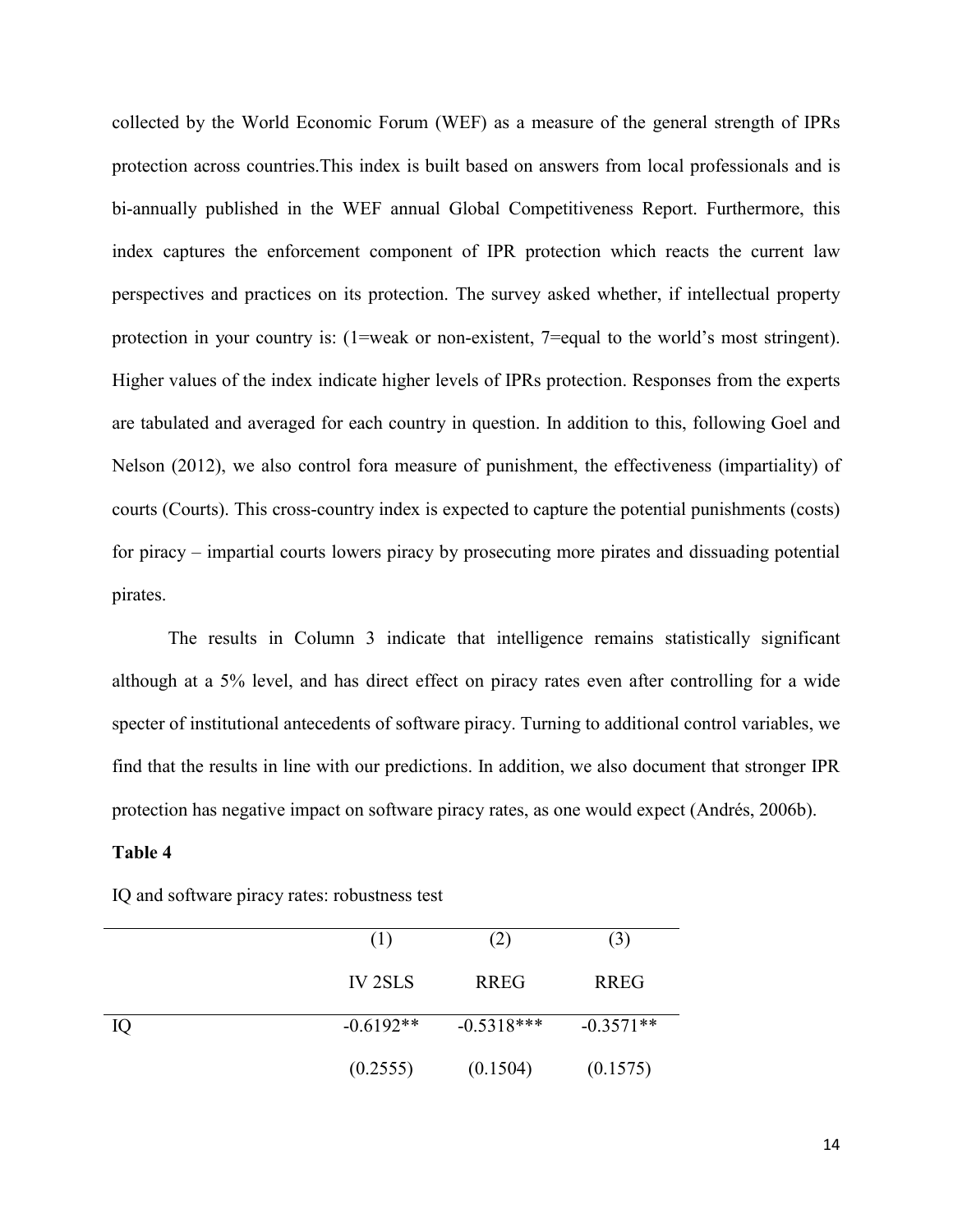| Economic development | $-0.3661$ *** | $-0.3240***$ | $-0.2691***$ |
|----------------------|---------------|--------------|--------------|
|                      | (0.1027)      | (0.0985)     | (0.0957)     |
| <b>EFI</b>           | $-0.3685**$   | $-0.3388**$  | $-0.2005$    |
|                      | (0.1640)      | (0.1488)     | (0.1545)     |
| Democracy            | $-1.6614*$    | $-1.7942***$ | $-0.7305$    |
|                      | (0.9748)      | (0.6816)     | (0.7184)     |
| British civil law    | $-5.8598*$    | $-3.1040$    | $-5.4095**$  |
|                      | (3.0221)      | (2.4605)     | (2.4543)     |
| <b>CPI</b>           | $-2.2967*$    | $-2.9002***$ | $-4.5367***$ |
|                      | (1.1796)      | (1.0980)     | (1.2711)     |
| Courts               |               |              | 5.5995***    |
|                      |               |              | (1.5542)     |
|                      |               |              |              |
| IPR index            |               |              | $-4.8070***$ |
|                      |               |              | (1.4436)     |
| Constant             | 161.9489***   | 154.4766***  | 134.3495***  |
|                      | (20.6562)     | (13.6451)    | (14.7994)    |
| $\overline{N}$       | 98            | 102          | 96           |
| adj. $R^2$           | 0.7994        | 0.8121       | 0.8223       |

Note: Standard errors in parentheses; \* p<0.1, \*\* p<0.05, \*\*\* p<0.01

## 5. Conclusion

In this article we utilize cross-national statistics on the software piracy rate, to offer a novel estimate of the association between intelligence, proxied by national IQ scores, and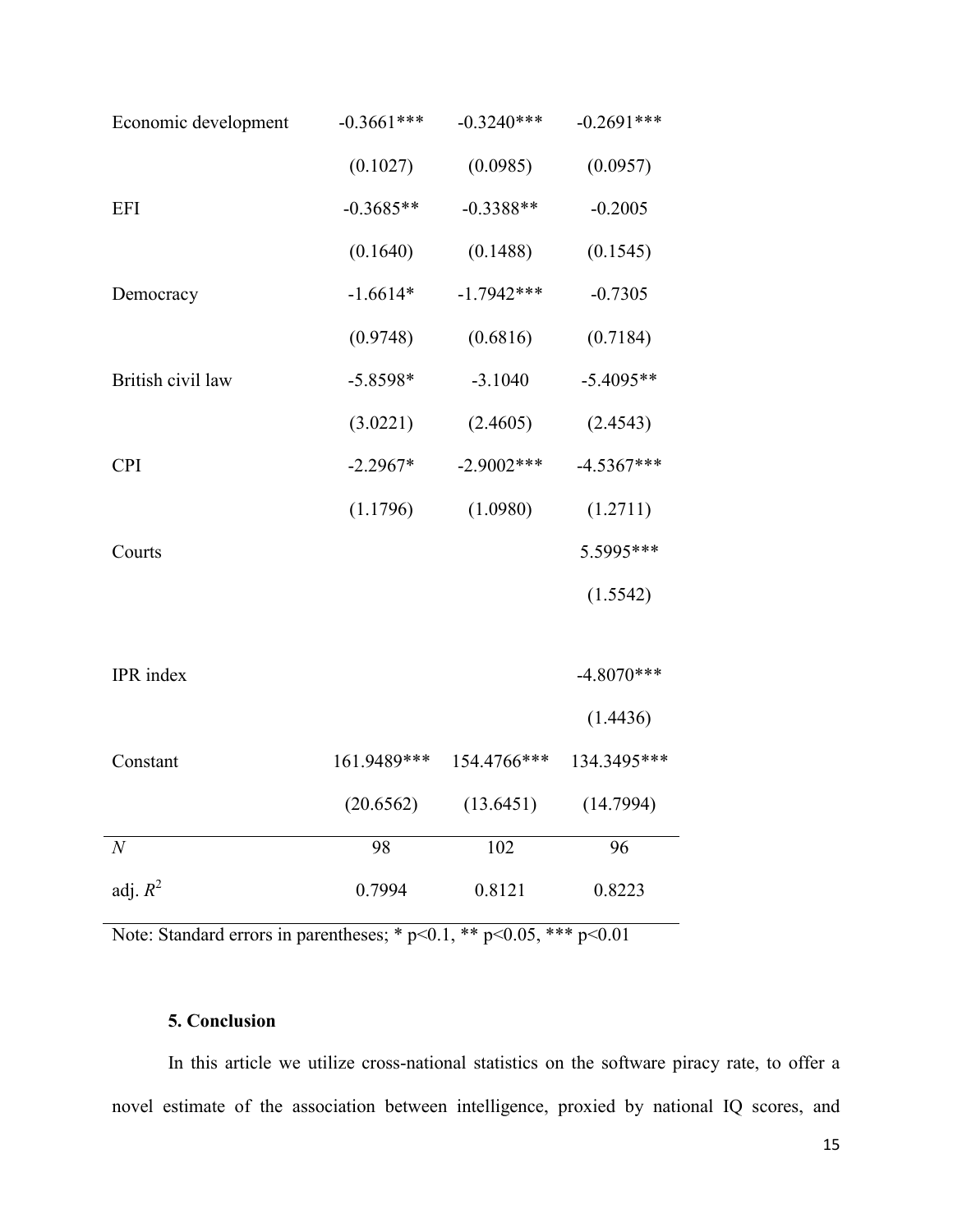'softlifting'. We find that intelligence has statistically significant negative impact on piracy rates. We also conclude that the estimates remain robust when we address potential endogeneity of IQ and for the existence of outlier countries in the sample.

On the other hand, it is crucial to highlight that albeit our findings suggest that more intelligent societies are inversely associated with the software piracy rates, this should not be taken as universal evidence that society with higher intelligent quotient is a requirement to alleviate software piracy. Our findings indicate that if ruling elite enforces policies to decrease software piracy, intelligence provides a credible proxy of the degree of consent of such policies. Indeed, agents with higher cognitive abilities are more politically active.

Our estimates extend the findings of Salahodjaev (2015b), Potrafke (2012) and Kanyama (2014), who show that intelligence predicts rent-seeking behavior, corruption and quality of institutions.

## **References**

Andrés, A.R. (2006a). Software piracy and income inequality.Applied Economics Letters, 13, 101-105.

Andrés, A.R. (2006b). The Relationship between Copyright Software Protection and Piracy: Evidence from Europe." European Journal of Law and Economics, 21, 29–51

Andrés, A. R., & Goel, R. K. (2012). Does software piracy affect economic growth? Evidence across countries. Journal of Policy Modeling, 34(2), 284-295.

Andrés, A.R., & Goel, R.K. (2011). Corruption and software piracy: A comparative perspective. Policy & Internet, 3, 1-22.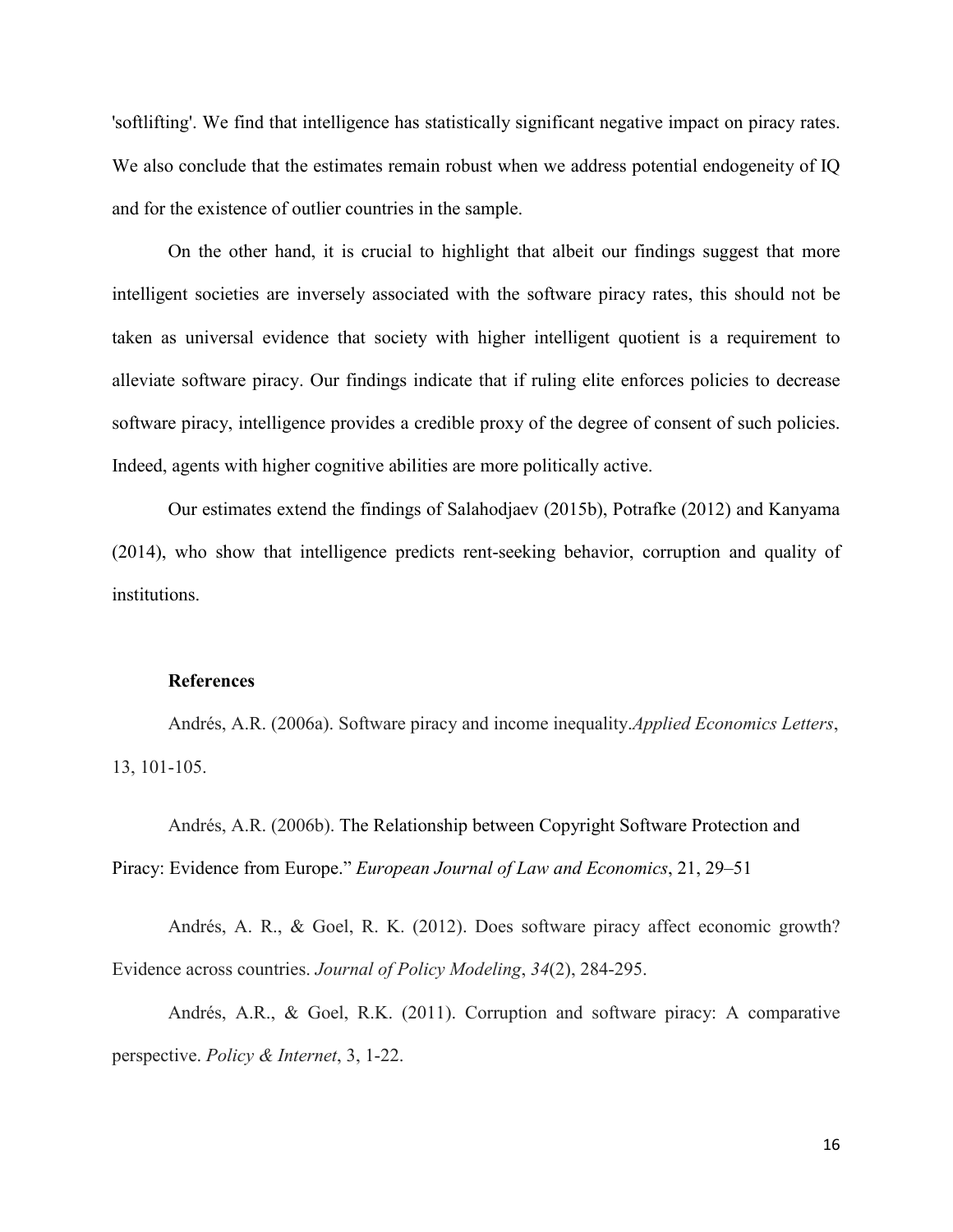Andrés, A.R., & Asongu, S. (2013). Fighting Software Piracy: Which governance tools matter for Africa?. Journal of Business Ethics, 118, 667-682.

Arai, Y. (2011). Civil and criminal penalties for copyright infringement. Information Economics and Policy, 23(3), 270-280.

Asongu, S. A. (2014). Software piracy and scientific publications: knowledge economy evidence from Africa. African Development Review, 26(4), 572-583.

Bagchi, K., Kirs, P., & Cerveny, R. (2006). Global software piracy: Can economic factors alone explain the trend? Communications of the ACM, 49(6), 70-75.

Banerjee, D., Khalid, A. M., & Strum, J.-.E. (2005) Socioeconomic development and software piracy: an empirical assessment, Applied Economics, 37, 2091–7.

Banerjee, D., & Chatterjee, I. (2010).The impact of piracy on innovation in the presence of technological and market uncertainty. Information Economics and Policy, 22(4), 391-397.

Bartels, J. M., Ryan, J. J., Urban, L. S., & Glass, L. A. (2010).Correlations between estimates of state IQ and FBI crime statistics. Personality and Individual Differences, 48(5), 579- 583.

Besen, S. M. & Raskind, L. J. (1991). "An Introduction to the Law and Economics of Intellectual Property."Journal of Economic Perspectives. 5, 3–27.

Bezmen, T. L., & Depken, C. A. (2006). Influences on software piracy: Evidence from the various United States. Economics Letters, 90(3), 356-361.

Boyce, J. A. (2011). International determinants of software piracy (Doctoral dissertation).

Chen, C., Chen, C., & Yeh, C. (2010). Determinants of software piracy: Evidence from Far East countries. Journal of International and Global Economic Studies, 3(2), 53-62.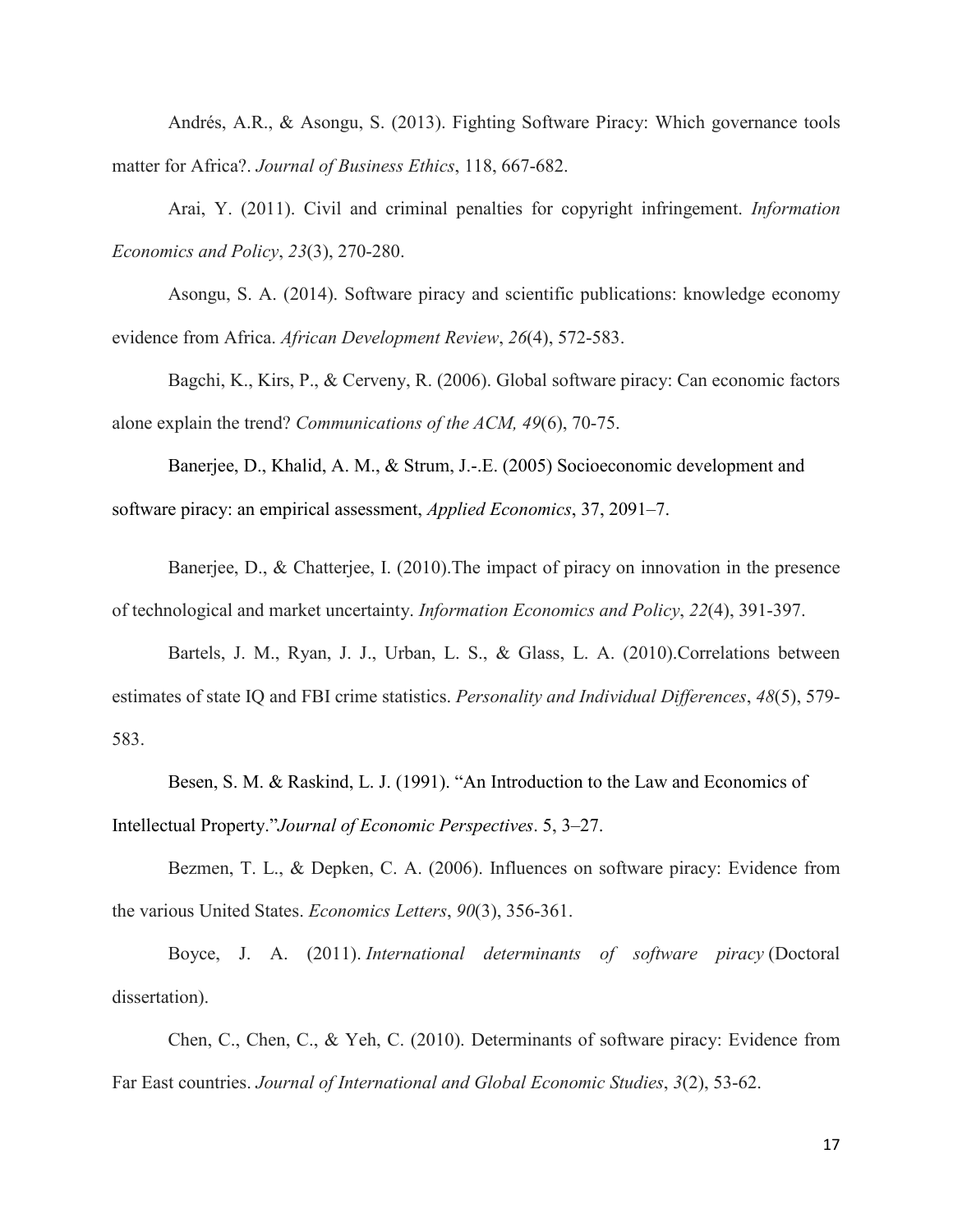Daniele, V. (2013). Does the intelligence of populations determine the wealth of nations?. The Journal of Socio-Economics, 46, 27-37.

Goel, R.K., & Nelson, M (2012). Shadow Economy and International Piracy.Applied Economics Letters, 22, 1951-1959

Gomes, N. D., Cerqueira, P. A., & Almeida, L. A. (2013). Determinants of World Wide Software Piracy Losses.UC Coimbra. GEMF 2013-19.

Gomes, N. D., Cerqueira, P. A., & Almeida, L. A. (2015). A survey on software piracy empirical literature: Stylized facts and theory, Information Economics and Policy, 32, 29-37,

Herrnstein, R. J., & Murray, C. (1994).The bell curve: Intelligence and class structure in American life. New York, NY: Free Press

Kanyama, I. K. (2014). Quality of institutions: Does intelligence matter?.Intelligence, 42, 44-52.

Kovačić, Z. J. (2007). Determinants of worldwide software piracy. Neuseeland: Open Polytechnic of New Zealand.

Luciano, M., Wainwright, M. A., Wright, M. J., & Martin, N. G. (2006). The heritability of conscientiousness facets and their relationship to IQ and academic achievement. Personality and Individual Differences, 40(6), 1189-1199.

Lysonski, S., & Durvasula, S. (2008). Digital piracy of MP3s: consumer and ethical predispositions. The Journal of Consumer Marketing, 25 (3), 167.

Lynn, R. (2012). IQs predict differences in the technological development of nations from 1000 BC through 2000 AD. Intelligence, 40(5), 439-444.

Lynn, R., & Vanhanen, T. (2002). IQ and the wealth of nations. Westport, CT: Praeger.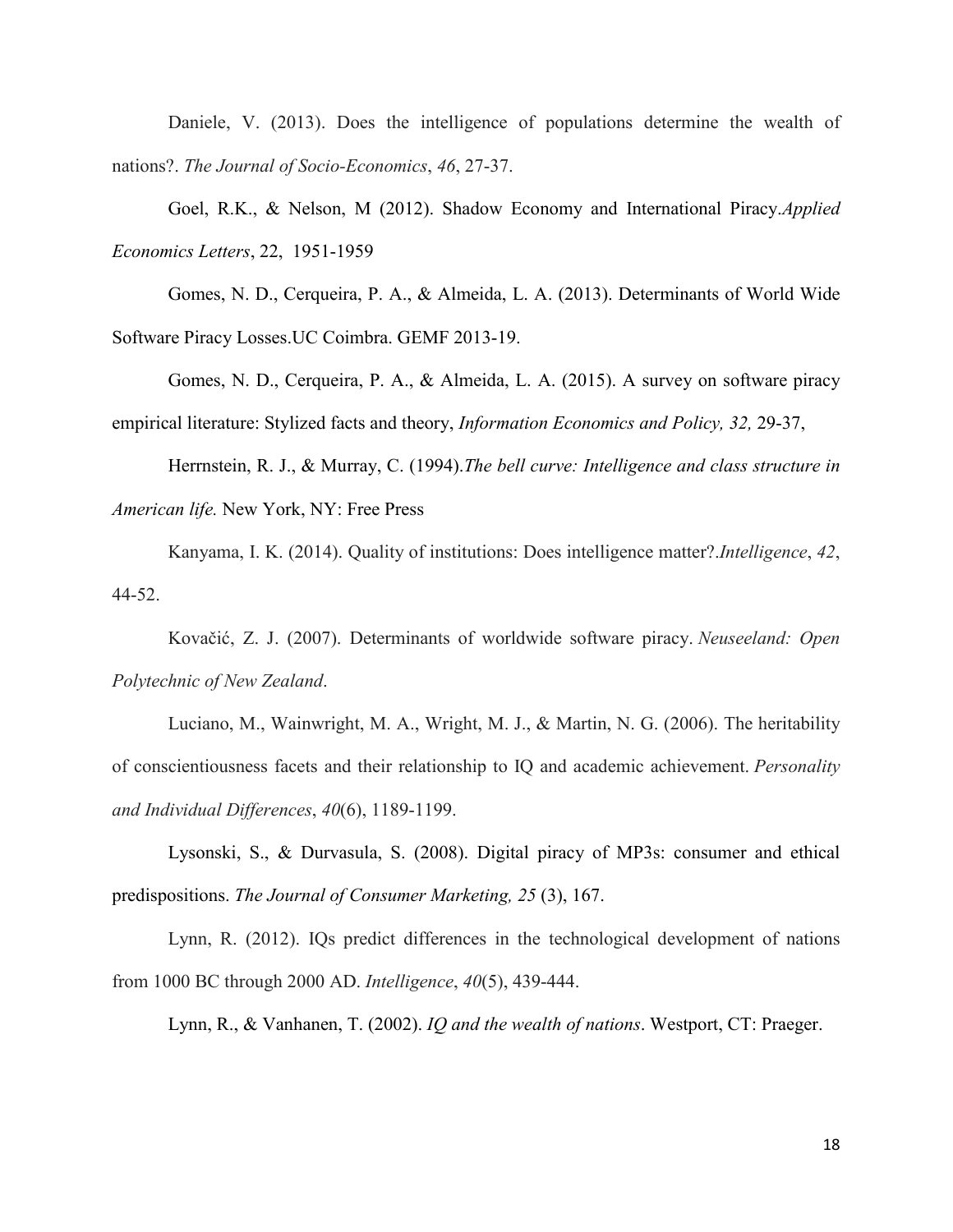Lynn, R., & Vanhanen, T. (2006). IQ and global inequality. Augusta, GA: Washington Summit.

Marron, D. B., & Steel, D. G. (2000). Which countries protect intellectual property? The case of software piracy. Economic inquiry, 38(2), 159-174.

Meisenberg, G. (2012). National IQ and economic outcomes. Personality and Individual Differences, 53(2), 103-107.

Milligan, K., Moretti, E., & Oreopoulos, P. (2004). Does education improve citizenship? Evidence from the United States and the United Kingdom. Journal of Public Economics, 88(9), 1667-1695.

Obydenkova, A., & Salahodjaev, R. (2016). Intelligence, democracy, and international environmental commitment. Environmental research, 147, 82-88.

Png, I. (2010). On the reliability of software piracy statistics. Electronic Commerce Research and Applications, 9, 365-373.

Potrafke, N. (2012). Intelligence and corruption. *Economics Letters*, 114(1), 109-112.

Ram, R. (2007). IQ and economic growth: Further augmentation of Mankiw–Romer– Weil model. Economics Letters, 94(1), 7-11.

Reavis Conner, K., & Rumelt, R. P. (1991). Software piracy: An analysis of protection strategies. Management Science, 37(2), 125-139.

Rigas, G., Carling, E., &Brehmer, B. (2002). Reliability and validity of performance measures in microworlds. Intelligence, 30(5), 463–480.

Robertson, C. J., Gilley, K. M., Crittenden, V., & Crittenden, W. F. (2008).An analysis of the predictors of software piracy within Latin America. Journal of Business Research, 61(6), 651-656.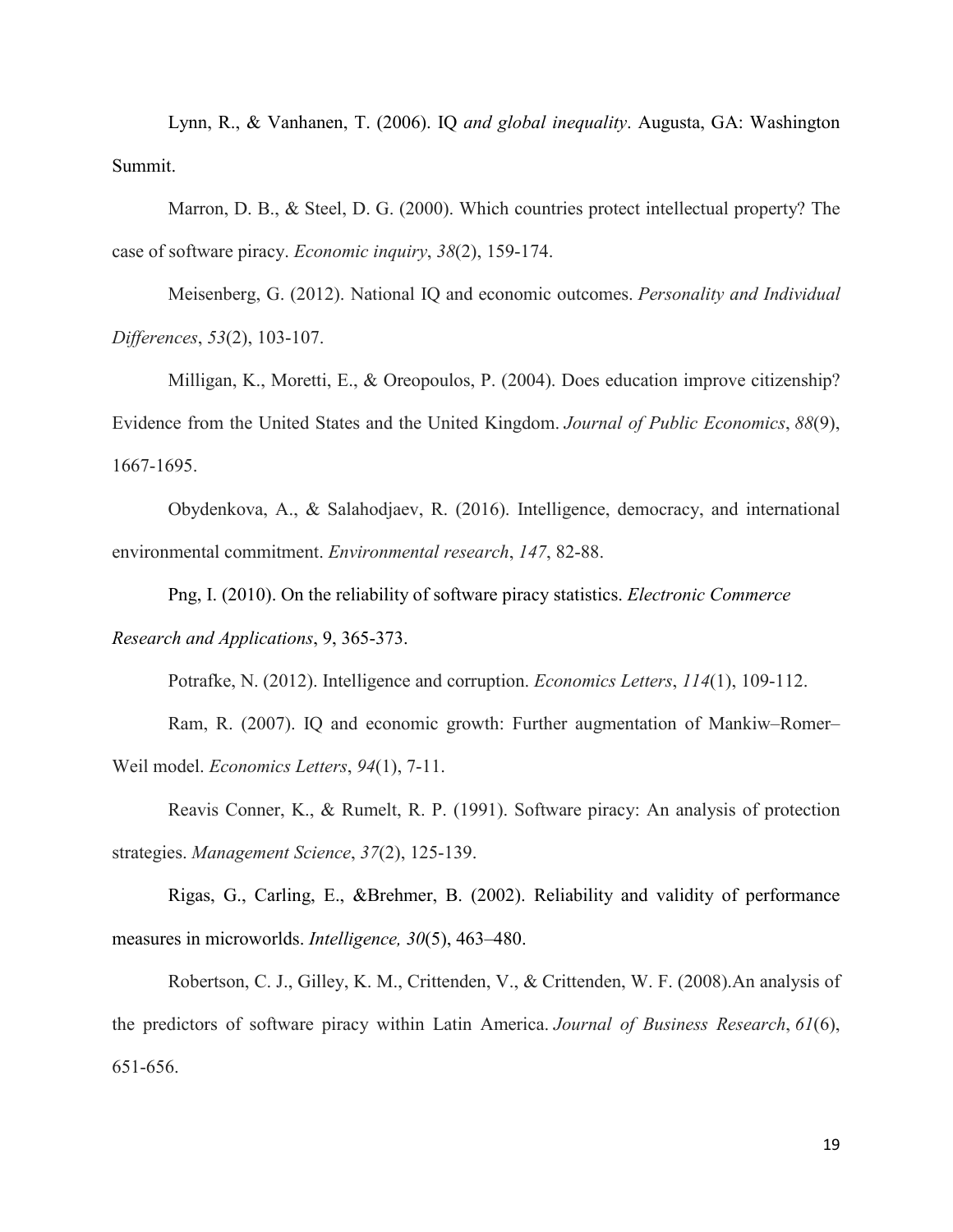Robertson, C., Gilley, K. M., & Crittenden, W. F. (2008). Trade liberalization, corruption, and software piracy. Journal of Business Ethics, 78(4), 623-634.

Rodrik, D. (2012). Why we learn nothing from regressing economic growth on policies. Seoul Journal of Economics, 25(2), 137-151.

Rushton, J. P., & Templer, D. I. (2009). National differences in intelligence, crime, income, and skin color. Intelligence, 37(4), 341-346.

Salahodjaev, R. (2015a). Democracy and economic growth: The role of intelligence in cross-country regressions. Intelligence, 50, 228-234.

Salahodjaev, R. (2015b). Intelligence and shadow economy: A cross-country empirical assessment. Intelligence, 49, 129-133.

Salahodjaev, R., & Azam, S. (2015). Intelligence and gender (in) equality: Empirical evidence from developing countries. Intelligence, 52, 97-103.

Salahodjaev, R. (2016). Intelligence and deforestation: International data.Forest Policy and Economics, 63, 20-27.

Soto-Calvo, E., Simmons, F. R., Willis, C., & Adams, A. M. (2015). Identifying the cognitive predictors of early counting and calculation skills: Evidence from a longitudinal study, Journal of Experimental Child Psychology, 140, 16-37.

Swartz, S., & Welsch, R.E. (1986). Applications of bounded influence and diagnostic methods in energy modelling. In D.A. Belsley, & E. Kuh (Eds.),Model reliability. Cambridge, MA: MIT Press.

Templer, D. I., & Rushton, J. P. (2011). IQ, skin color, crime, HIV/AIDS, and income in 50 US states. Intelligence, 39(6), 437-442.